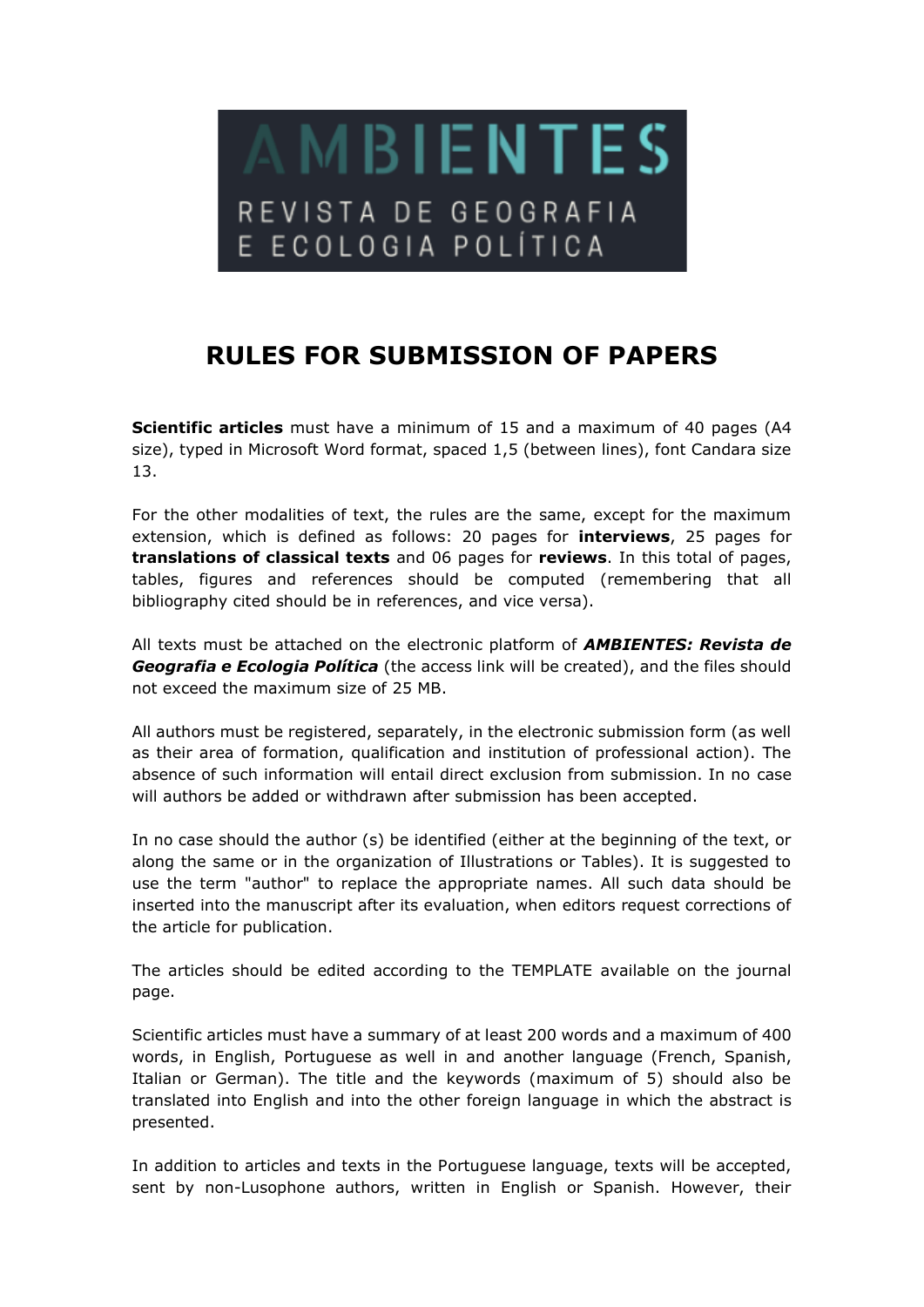insertion in a number of environments should not compromise the principle of clear predominance of the Portuguese language (at least 70%), as a means of communication of the journal.

Texts that are not sent in Portuguese should contain the title, an expanded abstract (between 300 and 500 words) and the key words in Portuguese.

References to authors, in the texts to be published in the journal, should be made in the body of the text, indicating the surname in the upper or lower case, according to the cases, followed by the year of publication of the work. Example: (SILVA, 2007), Silva (2007). If there are more than one work with the same surname, published in the same year, the letters of the alphabet should be added in lower case, after the year of publication, by order of citation in the references presented at the end of the text. Examples: (SILVA, 2007a), (SILVA, 2007b), (SILVA, 2007c).

The literal quotations of excerpts from other authors' texts, if they contain up to three lines, must remain in the body of the text in quotation marks and, if they have more than three lines, should be highlighted with a 4 cm indentation in Candara 12 font, without quotes.

Expressions or excerpts from your text, to which the author wishes to highlight, should be in italics, which should also be applied to expressions maintained in a foreign language. Example: tout court, e-mail, a priori. Authors should not use bold, which is reserved for headings and subheadings of the text.

The figures should be sent in digital format (JPEG, TIF) with a resolution of 300 dpi and cannot exceed the size of  $23 \times 16$  cm. They can be black and white or colored, and should be attached next to the article file, which cannot exceed the maximum size of 10 MB. Figures must be submitted without frame, with graphic scale and legible legends. Photos and images should be at least 1.3 and at most 2 megapixels.

We recommend that authors use only the illustrations tables necessary and essential to understanding the content of the text. Situations of excessive illustrations, poor quality of the graphic information and no observation of the resolution of 300 dpi will imply in the refusal of the text.

The illustrations (drawing, diagram, flow chart, photograph, graphic, map, organogram, plant, picture, portrait, figure, image, among others) and tables must be preceded by their designative word. Its identification must be made at the top, followed by its serial number in the text, in Arabic numerals, indent and its title.

The illustration/table should be quoted in the text and inserted as close as possible to the section to which it refers.

In all cases, there should be an indication (entered in the body of the text and soon after the Illustration / Table) of: source [ex: Source: IBGE (2000)], organization [eg Org .: Author (2000)], adaptation [ex: Adapted from Silva (2000)], or elaboration [ex: Elaboration: Author (2015)].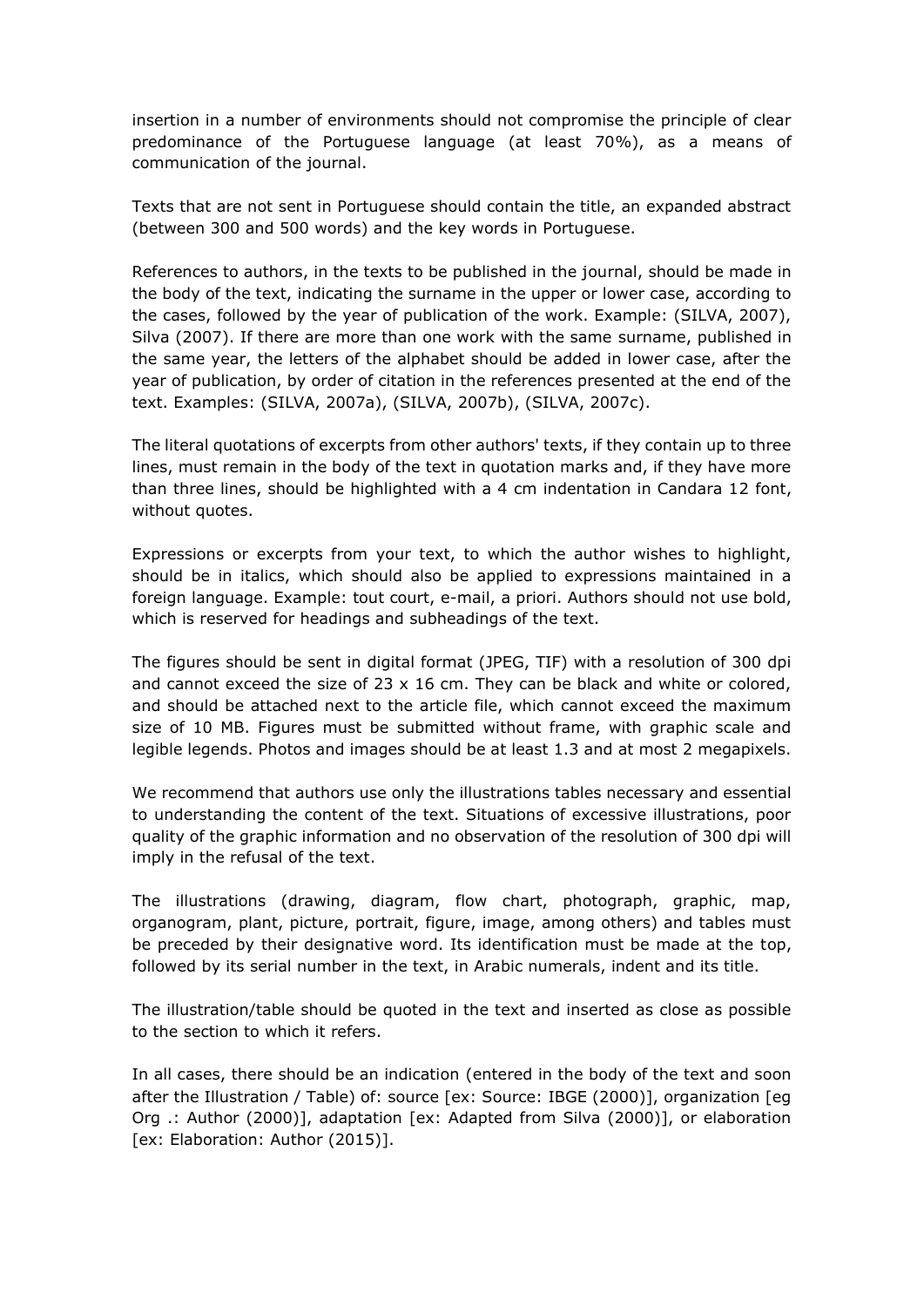References and citations should follow ABNT guidelines. It is important that the names of the authors in the references, at the end of the text, come complete. Example: SILVA, José Pedro da; SOUZA, Aline. The titles of the works must be highlighted in italics.

Notes should be inserted as footnotes in the page where they are indicated.

It will be the responsibility of the authors to send the text obeying the cultured norm. The Editorial Coordination reserves the right, regardless of the position of the invited reviewers, to request an orthographic revision, if necessary, so that the submission can be effectively accepted. The same applies to abstracts in foreign languages. It is recommended to consult specialists for the correction of complete articles as well as summaries in other languages. The quality of the spelling and syntactic revision of the texts is the responsibility of the authors.

The content and opinions expressed by the authors of the texts are their exclusive responsibility, not necessarily representing the opinion of the members of the Editorial Committee and the Scientific Council of *AMBIENTES: Revista de Geografia e Ecologia Política*.

The selection of the texts will be done by two referees, belonging to the Scientific Council; in exceptional cases, ad hoc guests may deliver opinions. In cases where there is no consensus in the opinion, the arbitration shall be decided by means of the opinion of a member of the Editorial Committee.

In the selection process, three situations are considered: text approved for publication, text forwarded to the author for modifications or rejected text. The texts, after being modified by the authors, will be sent to the same reviewers who evaluated the first version.

The journal will not provide any form of copyright remuneration and will not distribute any printed copies of the articles.

## **CONDITIONS FOR SUBMISSION**

As part of the submission process, authors are required to verify compliance of the submission with respect to all items listed below. Submissions that do not conform to the standards will be returned to the authors.

1. The contribution is original, unpublished, and is not being evaluated for publication by another journal; otherwise, it should be justified in "Comments to the Editor".

2. The authors declare that the text makes appropriate use of the citation rules. In addition, the authors are aware that plagiarism constitutes a crime against intellectual property (Law 10.695, of July 1, 2003).

3. The author's ID was removed, the author's name was removed in "Document Properties", MS Word's "File" menu option.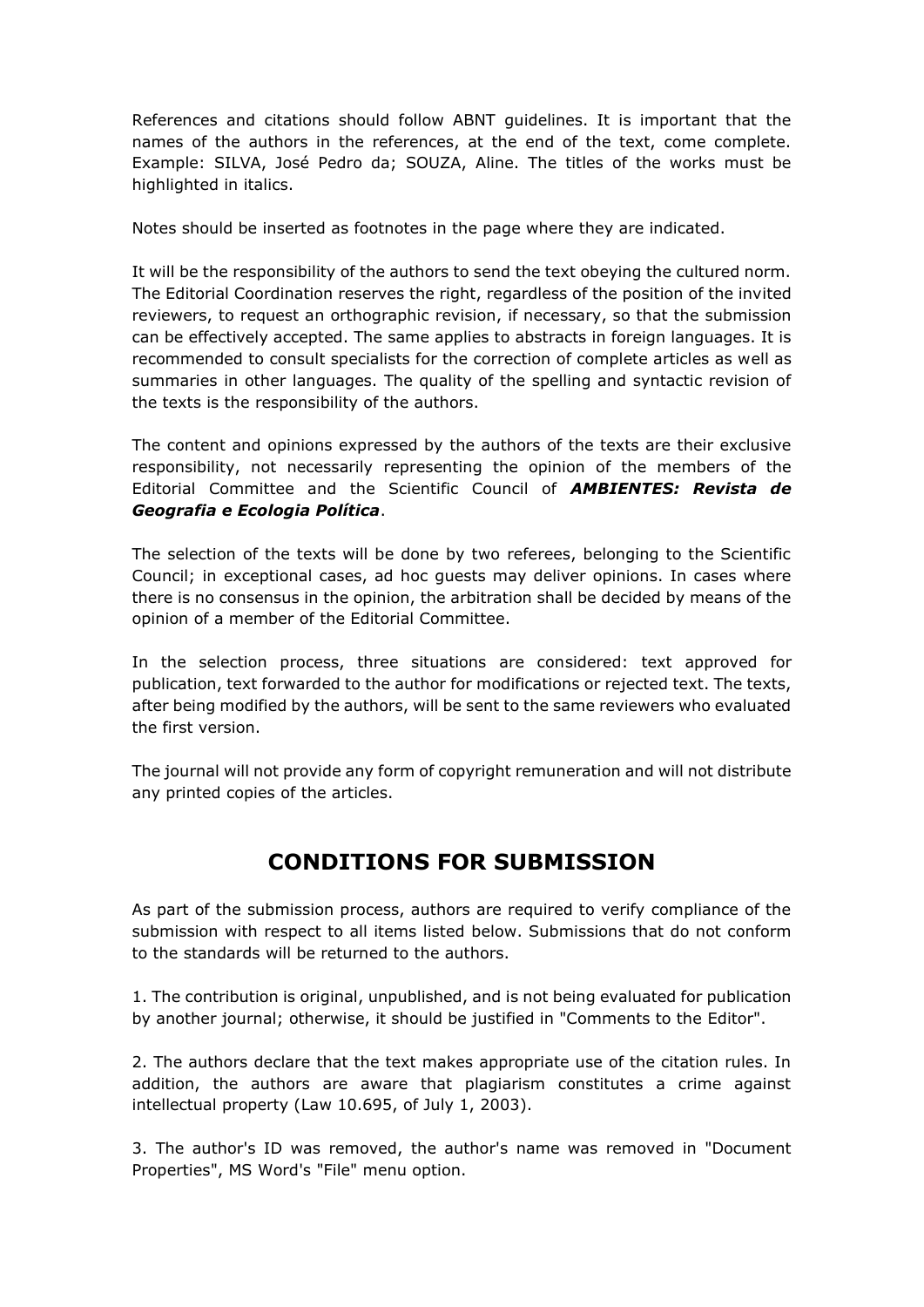4. All authors of the text are included in the submission metadata, with their respective professional performance information and academic background (complete information is essential for evaluation).

5. Articles should present consistent results and conclusions that contribute to theoretical-methodological reflection or to other empirical studies.

6. Bibliographical criticisms that do not constitute, in fact, notes or bibliographical news, that is, reveal the capacity of their authors to contextualize the works analyzed in the scope of intellectual production, as well as to develop critical analysis of them.

7. Dissemination of classical texts, which have played an important role in the evolution of geographic thought, in the context of (socio) environmental research.

8. Texts with summaries about concept (s) that are important to the understanding of the relations between society and nature, based on the integrative approach that characterizes both Environmental Geography and Political Ecology, in which the authors who have contributed most to this elaboration and / or the existing consensus and dissent about it (s).

9. As a matter of ethical principle, and supported by Article 15 of the Brazilian legislation in force on copyright (Law 9.610/98), *AMBIENTES: Revista de Geografia e Ecologia Política* does not endorse the point of view according to the which master and doctoral advisors are "automatic co-authors" of the articles and chapters based on dissertations and theses under his guidance. For this reason, texts extracted from master's theses and doctoral theses, in which the advisor is a coauthor, are in principle forbidden. It will suffice that the advisor is duly mentioned in a footnote.

When, however, it is a participation that characterizes an effective and substantial authorial input by the advisor - that is, when the article, despite having a theoreticalconceptual and / or empirical relationship with a dissertation or not be limited to what is already contained in the larger work, with a significant original authorial contribution by the advisor - and provided that this condition is convincingly explained and justified in a detailed letter to the Editorial Coordination of the journal, article submission may be considered. In this case, the type of contribution of the supervisor should be explained in the letter. The supervisor's letter should be attached as a supplementary document on the ENVIRONMENT platform at the time of submission of the article.

## **DECLARATION OF AUTHORAL LAW**

Copyright for articles published in this journal are retained by the author, with first publication rights going to the journal. Because they appear in a open access journal, the articles are free to use, with their own attributions, in educational and noncommercial applications.